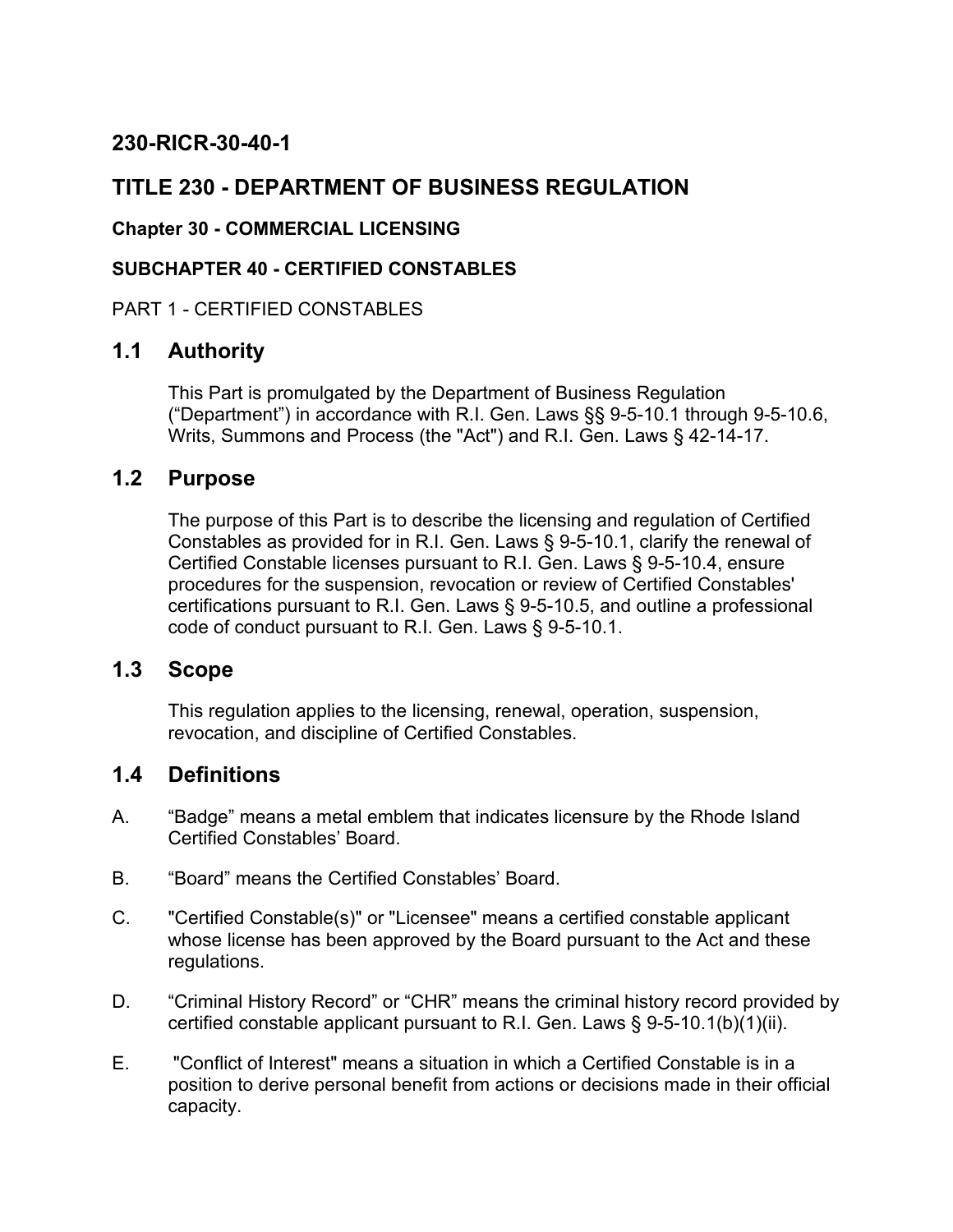- F. "Continuing Education" means a course of post-licensure training to update and/or increase knowledge of and competence in Certified Constables' work, which has been approved and recommended by the Board after consideration of its content and other relevant details that are submitted on a form provided by the Department.
- G. "Department" or "Division" means the Department of Business Regulation and/or the Division of Commercial Licensing and Regulation.
- H. "License" or "Identification Card" means the Department-issued photo identification card given to an approved Certified Constable applicant.
- I. "Private Investigator" means a freelance detective who carries out investigations on behalf of private clients and is licensed pursuant to R.I. Gen. Laws § 5-5-1 *et seq.*, the Private Detective Act, and the applicable local licensing authority.
- J. "Training Constable" means a Certified Constable that has been approved by the Board to train Certified Constable applicants and who has been a Certified Constable in good standing for a minimum of ten (10) years.
- K. "Trainee Identification" means a credential supplied by the Department to a Certified Constable applicant who has been approved for training by a Training Constable pursuant to § 1.5(E) of this Part.
- L. "Writ" means a form of written command in the name of a court of the State of Rhode Island to act, or abstain from acting, in some way and which meets the requirements of the Act.

## **1.5 Licensing**

- A. A certified constable license shall be effective for a period of two (2) years or until such approval is withdrawn by the Department, pursuant to R.I. Gen. Laws § 9-5- 10.1(a).
- B. Pursuant to R.I. Gen. Laws § 9-5-10.1, all Certified Constable applicants shall be at least twenty-one (21) years of age and shall submit the following information to the Department:
	- 1. A completed Certified Constable application on form(s) provided by the Department;
	- 2. The applicant's current resume;
	- 3. The applicant's CHR;
	- 4. Two (2) letters of recommendation from attorneys licensed to practice law in Rhode Island each including at a minimum a statement that the licensed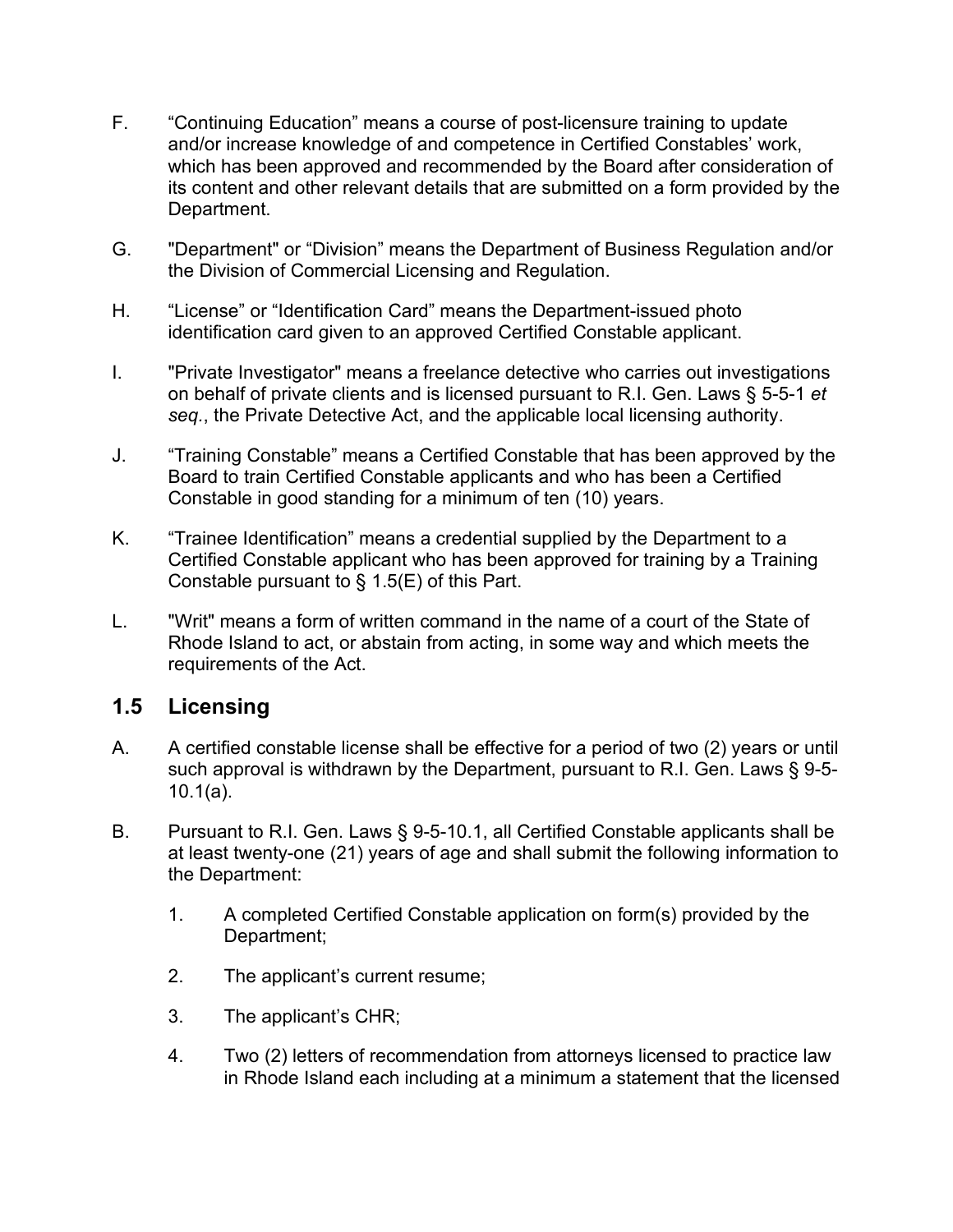attorney intends to engage the applicant in the service of process in Rhode Island;

- 5. A letter from a Training Constable who has been licensed and in good standing for a minimum of ten (10) years stating he/she will train the applicant, or in the alternative a letter from the applicant stating he/she has been unable to independently secure a Training Constable despite his or her best efforts;
- 6. Indication of whether applicant intends to perform civil arrests in connection with § 1.11 of this Part;
- 7. Two (2) passport style photographs;
- 8. Proof of completion of one of the following:
	- a. Sixty (60) hours of earned credit from an accredited college, university, or institution;
	- b. Four (4) years of honorable military service; or
	- c. Twenty (20) years of honorable service with a local, state, or federal law enforcement agency;
- 9. Proof of United States citizenship;
- 10. Proof of possession of a valid motor vehicle operator's license;
- 11. Proof of successful completion of unlawful drug use screening;
- 12. Proof of successful completion of psychological testing performed by a professional licensed to administer psychological testing; and
- 13. Proof of the applicant's training exemption qualifications pursuant to § 10(D)(6) of this Part if the applicant intends to request exemption from the training requirement outlined in § 1.10(D)(1) of this Part.
- C. Only applications determined to be complete by the Department will be provided to the Board for review and/or action.
- D. Training. Pursuant to R.I. Gen. Laws § 9-5-10.1(3)(i), any applicant that is recommended by the Board for training as a Certified Constable after review of his or her application may be assigned the Training Constable identified in § 1.5(B)(5) of this Part or a Training Constable randomly assigned by the Department pursuant to § 1.13 of this Part.
	- 1. Applicants who are recommended by the Board for training must complete ninety (90) hours of training no sooner than ninety (90) days of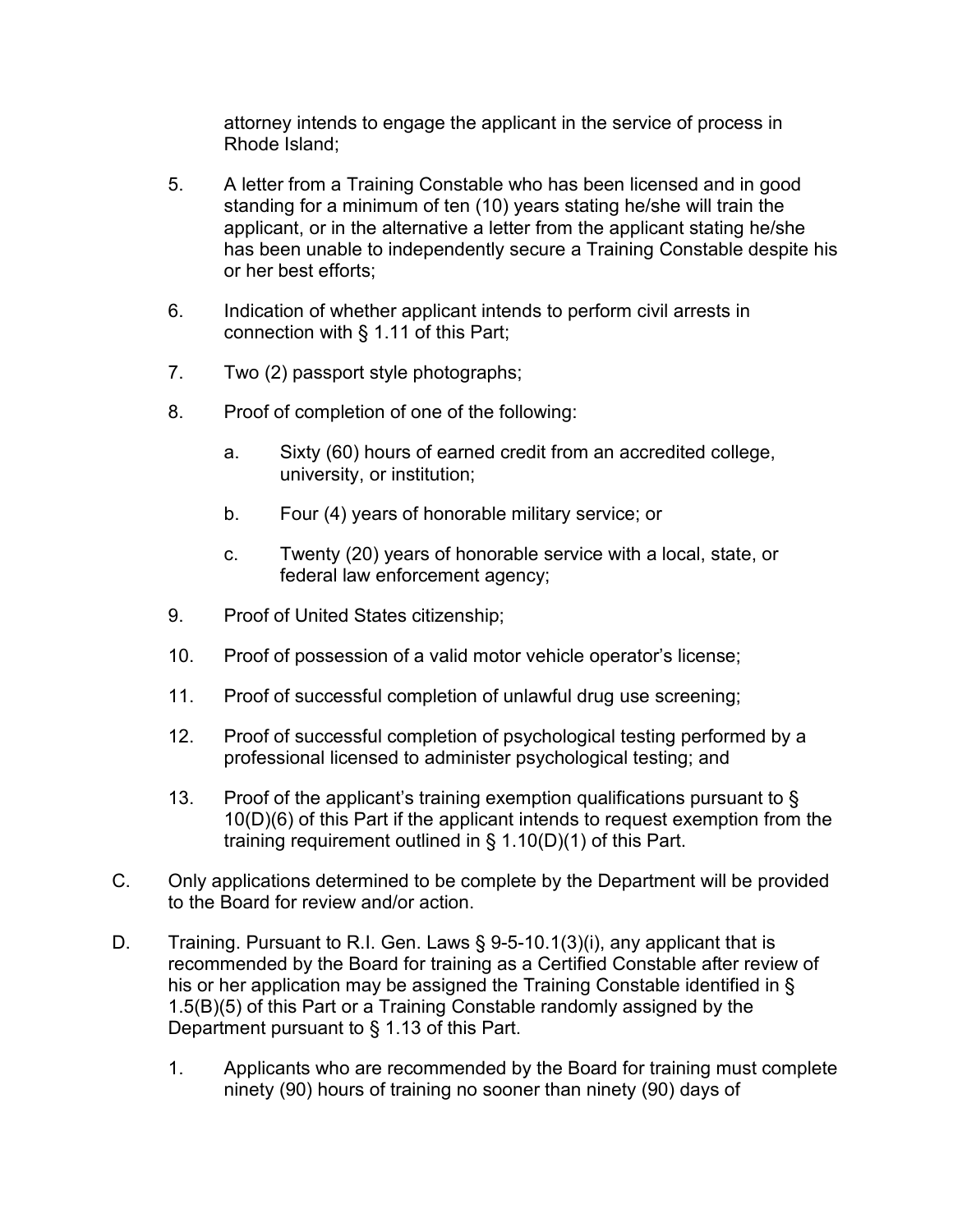recommendation by the Board, pursuant to R.I. Gen. Laws § 9-5- 10.1(b)(3)(ii).

- 2. An applicant must actively participate in the constable activity in which the Training Constable is involved. An applicant's observation of his or her Training Constable's training activity is permitted provided that the applicant is in such physical proximity to the Training Constable to understand the content and context of the Training Constable's actions and communications.
- 3. The applicant must wear his or her Trainee Identification at all times during his or her training with his or her Training Constable.
- 4. Upon completion of the applicant's training, the Training Constable must submit:
	- a. A letter with comments on the aptitude of the applicant;
	- b. A training log for the applicant's training period on a form provided by the Department; and
	- c. Verification of the Certified Constable applicant's compliance with § 1.13(A)(3) of this Part.
- 5. Training Log Requirements
	- a. The training log must include without limitation:
		- (1) The dates and times the applicant trained,
		- (2) The Court from which the particular summons, civil arrest or other order originated,
		- (3) The time the particular summons, civil arrest or other order was served or acted upon, and
		- (4) A detailed description of the training session.
	- b. The training log must be submitted within thirty (30) days of the last day of the applicant's training.
- 6. Pursuant to R.I. Gen. Laws  $\S$  9-5-10.1(b)(3)(iv), applicants not recommended for training will be so informed and denied by the Department.
- 7. Pursuant to R.I. Gen. Laws § 9-5-10.1(b)(3)(ii), the Department may waive the training requirement of ninety (90) hours for an applicant who: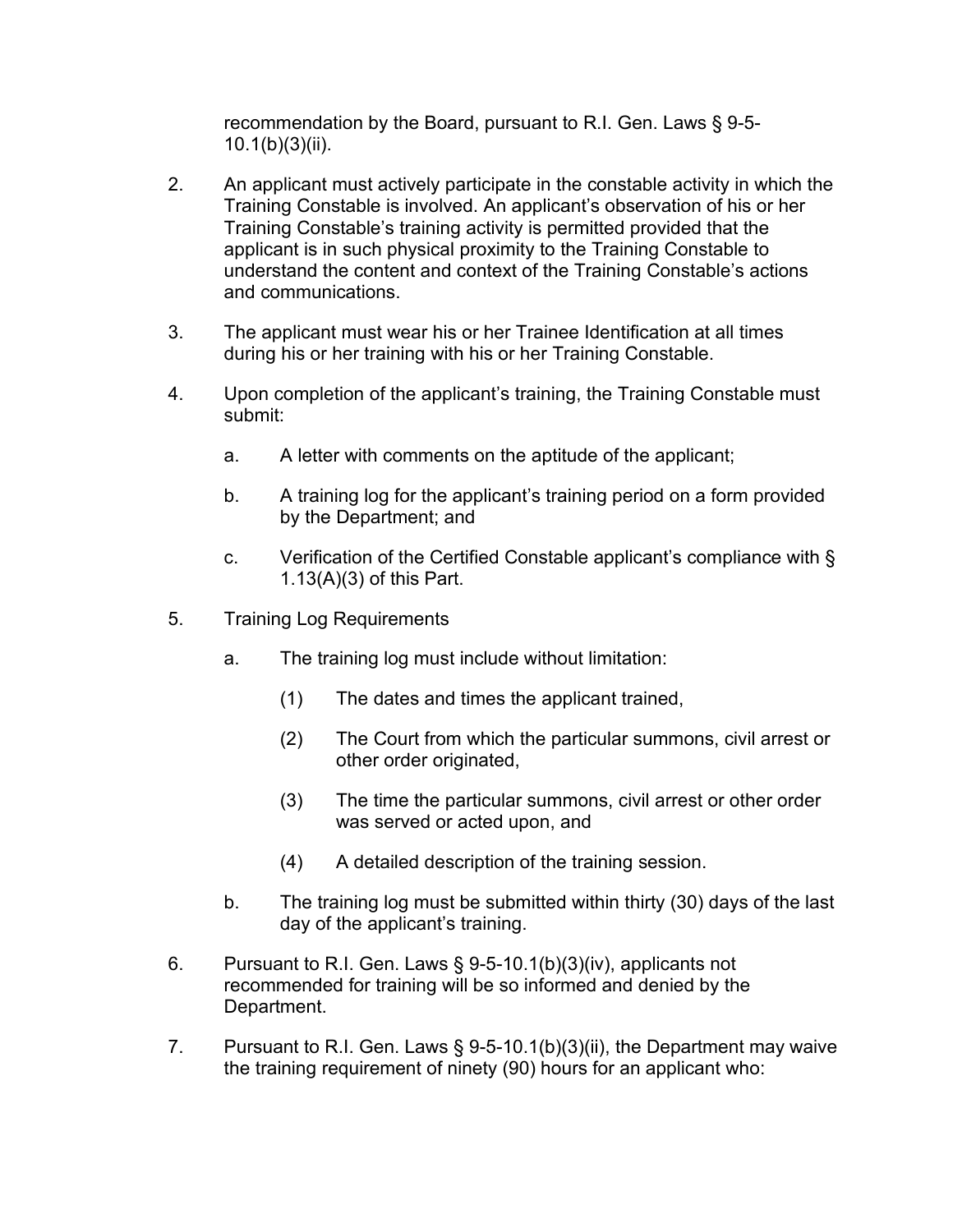- a. Has graduated from a certified police or law enforcement academy; and
- b. Has a minimum of twenty (20) years of honorable service as a police or law enforcement officer.
- E. Examination. Every applicant who has satisfactorily completed training pursuant to § 1.5(D) of this Part, or is otherwise exempt from training under § 1.5(D)(7) of this Part, must successfully pass both an oral and a written examination by receiving a correct score of at least seventy percent (70%) on each portion of the test administered by the Board pursuant to R.I. Gen. Laws § 9-5-10.1(b)(4) prior to licensure.
	- 1. The oral examination must be completed within ninety (90) days of completion of § 1.5(D) of this Part and shall be proctored by the Board at a Board meeting.
	- 2. The written examination must be completed within sixty (60) days of the completion of the oral examination and may be proctored by a Department employee at a date and time that is convenient for the Department and the applicant.
	- 3. After both oral and written examinations have been completed, the Board will make a recommendation to the Department on the applicant's licensure, based on the totality of materials and information provided to the Department and the Board during the application process.
	- 4. When an applicant fails the first written exam, the applicant will be allowed to re-take the exam. If the applicant fails the written exam a second time, the applicant must be re-evaluated by the Board for recommendations on the completion of additional training before the applicant is approved to retake the written examination. If the applicant fails the written exam a third time, the applicant must wait one (1) year before being permitted to retake the exam.
	- 5. Upon passing both the oral and the written exams, the applicant must send the following additional materials to the Department:
		- a. Proof of a bond with sufficient sureties in the sum of ten-thousand dollars (\$10,000) pursuant to R.I. Gen. Laws § 9-5-10.2; and
		- b. A licensing fee in the amount of four-hundred dollars (\$400), payable to the "Rhode Island General Treasurer."
- F. Oath. After a final review of the Certified Constable's qualifications pursuant to R.I. Gen. Laws § 9-5-10.1(b)(5), the approved Certified Constable applicant shall be administered the oath and sworn in by an employee of the Department.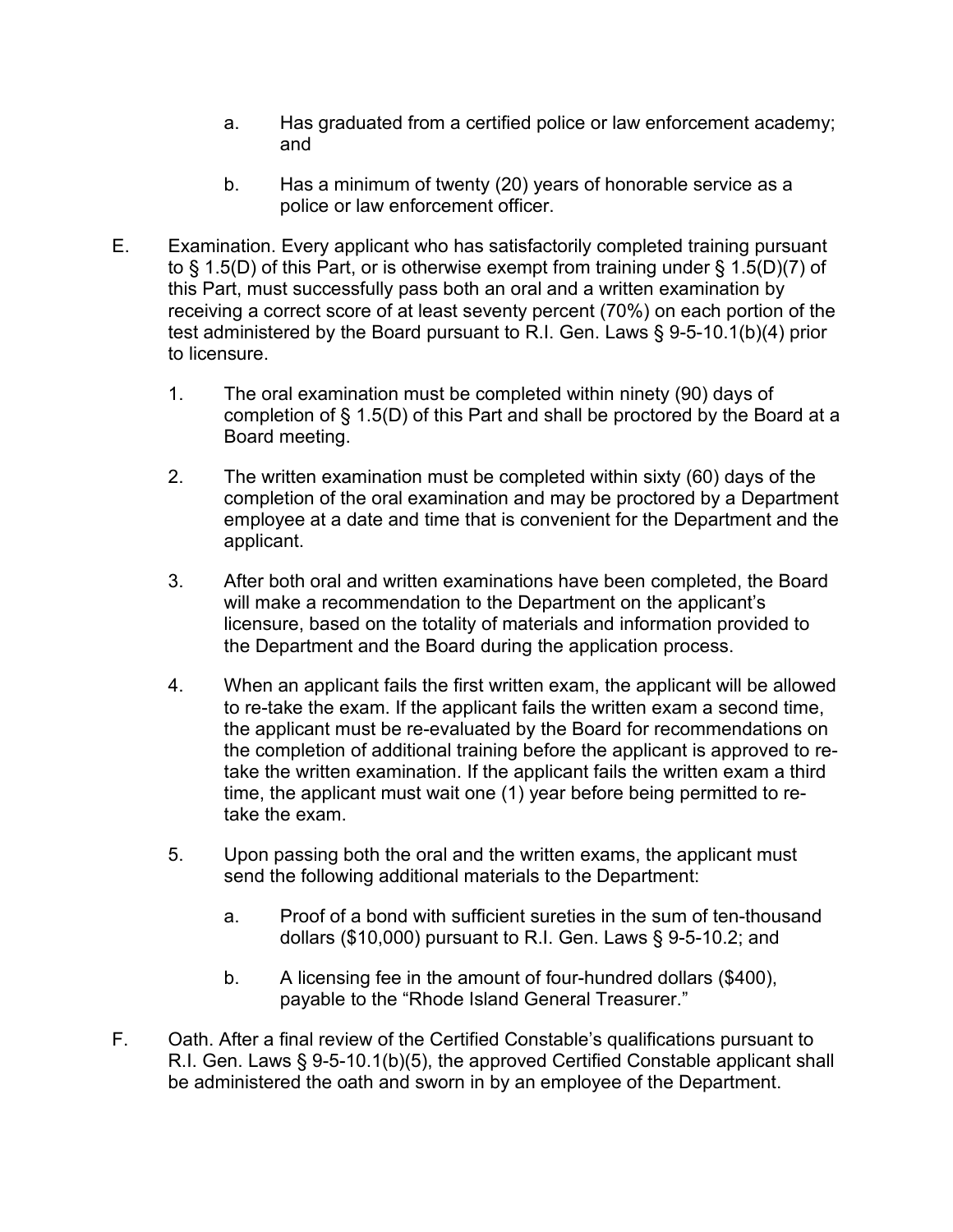## **1.6 Renewals**

- A. Certified Constable renewal applications shall be submitted on forms provided by the Department and must contain all the information the Department requires, which pursuant to R.I. Gen. Laws § 9-5-10.4 includes but is not limited to the following:
	- 1. The applicant's CHR, pursuant to R.I. Gen. Laws § 9-5-10.1(b)(1)(ii);
	- 2. Proof of ten hours of approved continuing education credit hours within the previous twenty-four (24) months in compliance with § 1.12(C) of this Part;
	- 3. Proof of bond continuation or a new bond in the amount of ten-thousand dollars (\$10,000) in compliance with R.I. Gen. Laws § 9-5-10.2;
	- 4. Indication of whether applicant intends to perform civil arrests in connection with § 1.11 of this Part; and
	- 5. A check or money order made payable to the "RI General Treasurer" in the amount of four-hundred dollars (\$400).
- B. Renewal applications must be received by the Department prior to the expiration of the Certified Constable's license.
- C. Failure to timely renew will render a Certified Constable's license expired.
- D. Any constable activity related to an expired license is expressly prohibited and may result in an enforcement action pursuant to § 1.14 of this Part.

### **1.7 Licenses and Badges**

- A. A Certified Constable must always clearly and visibly display his or her license while on duty and must verbally identify themselves as a Certified Constable to all individuals/entities being served or requesting professional credentials. A Certified Constable's use of his or her license shall be limited only to the matter for which he or she has been hired as a Certified Constable.
- B. All lost and/or stolen Certified Constable licenses must be reported to the Department within twenty-four (24) hours of knowledge of the loss along with a written statement explaining the circumstances of the loss.
	- 1. If loss of the license was occasioned by actual or suspected theft, the Certified Constable to whom the license belonged must also report the theft to the appropriate police department and provide a copy of the subsequent police report to the Department.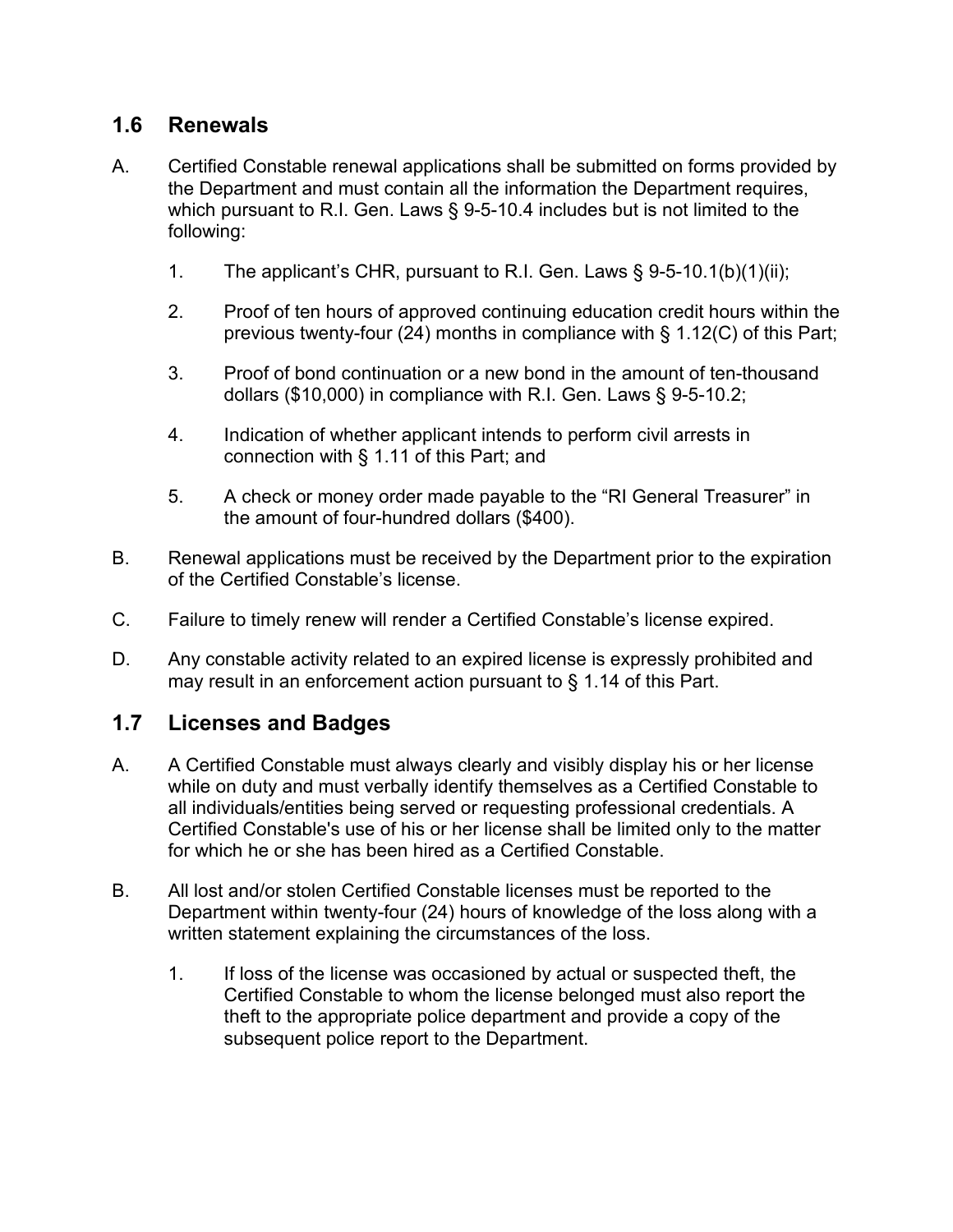- 2. When any license of a Certified Constable has been lost and/or stolen, the Certified Constable to whom the license belonged must complete an affidavit as to its loss and/or theft on a form provided by the Department.
- 3. Upon review of the facts and circumstances of the loss, including the Certified Constable's written statement, affidavit, and/or relevant police report(s), the Department may issue a replacement license.
- C. If any Certified Constable wishes to obtain a metal badge in addition to his or her license, he/she must first receive written approval from the Department.
- D. In connection with any enforcement action under  $\S$  1.14 of this Part, the Department may require a Certified Constable to surrender his or her license and/or metal badge.

## **1.8 Conduct**

- A. Professional Standards. All Certified Constables in the execution of their duties shall:
	- 1. Be competent to perform his or her duties and to assume the responsibilities of his or her position, including but not limited to knowledge of any applicable statutes, rules and/or regulations;
	- 2. Be tactful in the performance of his or her duties and exercise patience and discretion even under difficult circumstances;
	- 3. Be courteous in the answering of any nonlegal questions, while avoiding argument and unnecessary conversation;
	- 4. Treat everyone they encounter with dignity and respect;
	- 5. Refrain from conduct involving dishonesty, fraud, deceit, misrepresentation or that reflects adversely on the profession;
	- 6. Abstain from the knowing performance of services involving an actual or potential conflict of interest; and
	- 7. Dress in a professional manner.
- B. Prohibited Conduct.
	- 1. A Certified Constable shall not personally participate in the service of any writ, summons or eviction in a matter for which that Certified Constable has already been retained as a Private Investigator.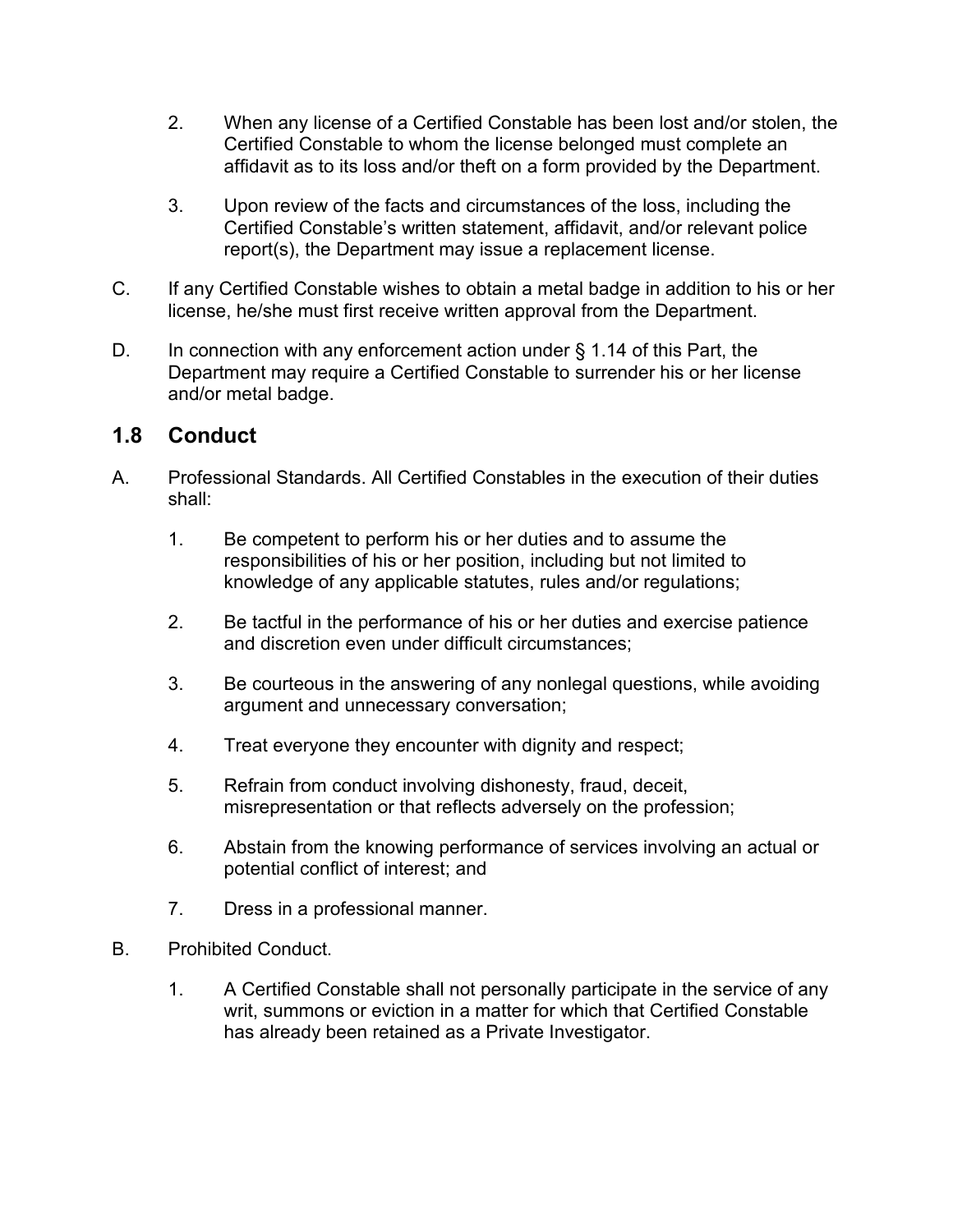- 2. A Certified Constable shall not participate in the service of any writ, summons or eviction in a matter involving any individual who is a relative, family member or close friend.
- 3. A Certified Constable shall not knowingly engage in the service of a writ, summons or eviction where there exists a conflict of interest.
- 4. A Certified Constable shall not use his or her license or badge for personal financial gain, to avoid consequences of potential or actual violations of law, or for obtaining privileges not otherwise available to him/her.
- 5. A Certified Constable shall not use or display blue lights on motor vehicles, or use/display any license, badge or other credential containing either the word "police" or the phrase "law enforcement."
- 6. A Certified Constable shall not give, lend or rent his or her license or badge to another person for its use by that person, nor shall a Certified Constable receive, lend or rent or otherwise use a license or badge from another licensee.
- 7. A Certified Constable shall not give legal advice.
- C. A Certified Constable that is found by the Department to have violated any provision of § 1.8 of this Part may be subject to an enforcement action in accordance with § 1.14 of this Part.

### **1.9 Service, Forms and Returns**

- A. All Certified Constables may effectuate service between the hours of six (6) a.m. and ten (10) p.m. except for extraordinary circumstances that necessitate service outside those times.
- B. Pursuant to R.I. Gen. Laws § 9-5-24, no civil process whatsoever shall be served on Sunday, but every such service shall be utterly void.
- C. Pursuant to the rules of any and all Rhode Island courts, personal service of a summons and its associated documents, or of other documents not inconsistent with the law, may include but is not limited to leaving the aforementioned document(s) at the person's dwelling house or usual place of abode with someone of suitable age and discretion residing there or therein.
- D. All Certified Constables are required to provide such information as is mandated by law whether or not the form on which to document his or her activity requests it, and such information includes but is not limited to:
	- 1. The date and time of the service;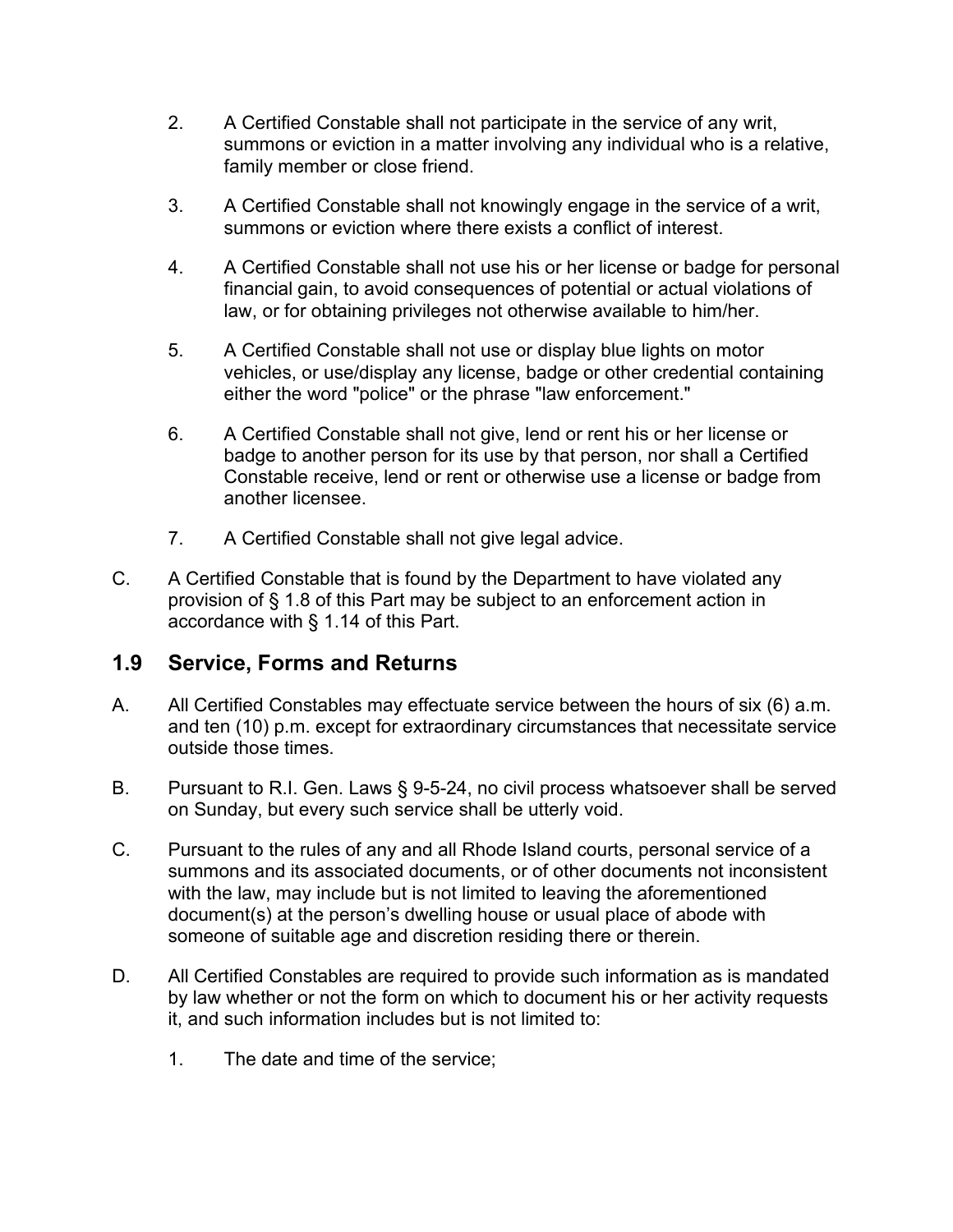- 2. For a nine (9) day trespass and ejectment, the date and time of the posting pursuant to R.I. Gen. Laws § 34-18-10;
- 3. The name of the individual that accepted service and his or her printed and signed name if the individual is accepting service for a government agency; and
- 4. The details and circumstance of both a tenant's eviction and the method by which the Certified Constable took possession of the subject property.
- C. Returns. All Certified Constables must provide a timely and accurate return of service or proof of service that must include the date, time, location and description of the service and must accurately state any fee received by a Certified Constable in connection with such service, in addition to any other requirements of any Rhode Island Court and on such forms as may be required.

# **1.10 Eviction Parameters**

- A. Upon issuance of any execution in a landlord-tenant action pursuant to R.I. Gen. Laws §§ 34-18-1 *et seq.*, 34-18.1-1 *et seq.*, or 31-44-2, the Certified Constable shall:
	- 1. Personally serve the subject of the execution, if applicable;
	- 2. Provide a copy of the execution for the mover and the evictee, retain a copy for the Certified Constable's own records, and return the original to the court in accordance with the applicable statute(s) and court rule(s);
	- 3. Hire a locksmith to be present at the property that is the subject of the eviction when the Certified Constable is present to execute the writ, if one has not already been hired by any party to the eviction;
	- 4. Contact the local police if the Certified Constable has reason to believe that there will be substantial controversy or arguments, and in such circumstances the Certified Constable shall not enter the subject property until the local police are present;
	- 5. Take pictures of all rooms in the subject property before any contents are disturbed and take pictures of all items that cannot go into storage after removal from the subject property;
	- 6. Allow evictees to take any immediately necessary personal belongings including but not limited to clothing, medication, children's toys, service animals, pets, checkbooks and bills of any kind; and
	- 7. Take control and possession of the subject property before locking out any evictee(s).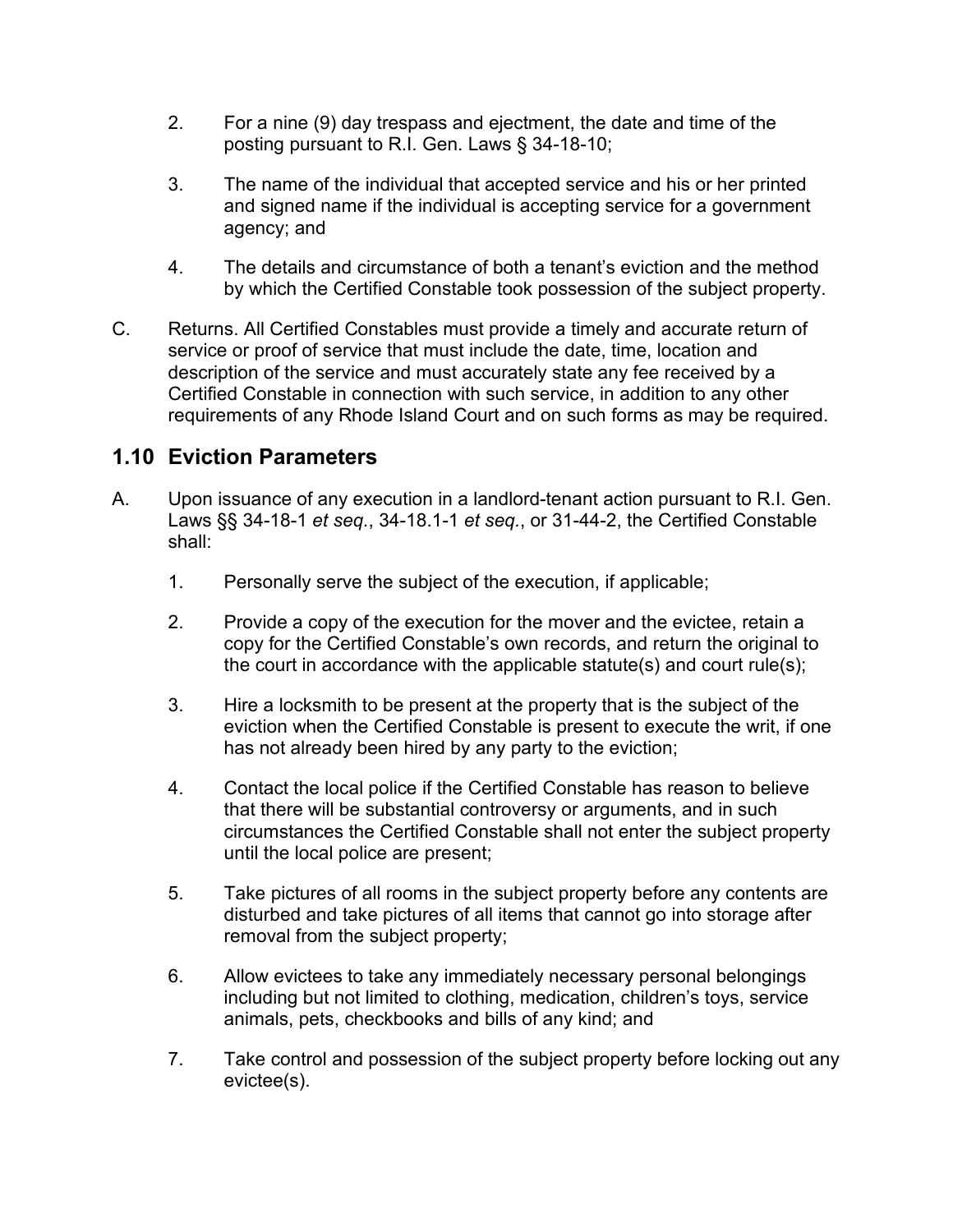- B. Non-Present Evictees. If an evictee is not present during an eviction, the Certified Constable shall:
	- 1. Set aside an appropriate receptacle containing the evictee's necessary personal items, including but not limited to medication, prescription drugs, jewelry, and cash, maintain photodocumentary evidence of the items in the personal receptacle and maintain the personal receptacle in a location separate and apart from the evictee's other removed property;
	- 2. Contact an appropriate animal shelter or animal control authority for any pet or service animal; and
	- 3. Contact the local police and follow their instructions regarding any illegal drugs or firearms found on the subject property.
- C. The subject property is under the custody and control of the assigned Certified Constable until the eviction is complete.
- D. If completion of the eviction takes longer than one (1) day, the Certified Constable must exercise all due caution regarding the safety and security of the subject property, including but not limited to securing the property until the eviction is complete.
- E. If the eviction involves a moving company, the Certified Constable must perform a walk-through evaluation of the subject property after the moving company has completed its assignment. Any remaining evictee item and the reason it remains on the subject property should be photographed and documented.
- F. Once the execution has been completed, the Certified Constable must post the moving and storage company information, animal shelter or animal control agency information if applicable, and execution on the door of the subject property, and the Certified Constable must make a true return.
- G. Businesses. Any Certified Constable effectuating an execution for a place of business or for an entity that is, or is attempting to act as, a place of business shall only lock out the subject of the execution.
- H. A Certified Constable may enter a dwelling only if he/she is acting on a writ of execution, provided that a Certified Constable may enter any common hallway or common area within a multi-dwelling establishment.

## **1.11 Civil Arrests**

A. Any Certified Constable or Certified Constable applicant seeking to effect civil arrests shall provide such information on his or her application in accordance with § 1.5(B)(6) or on his or her renewal application in accordance with § 1.6(A)(4) of this Part, and shall provide a minimum notice to the Department of at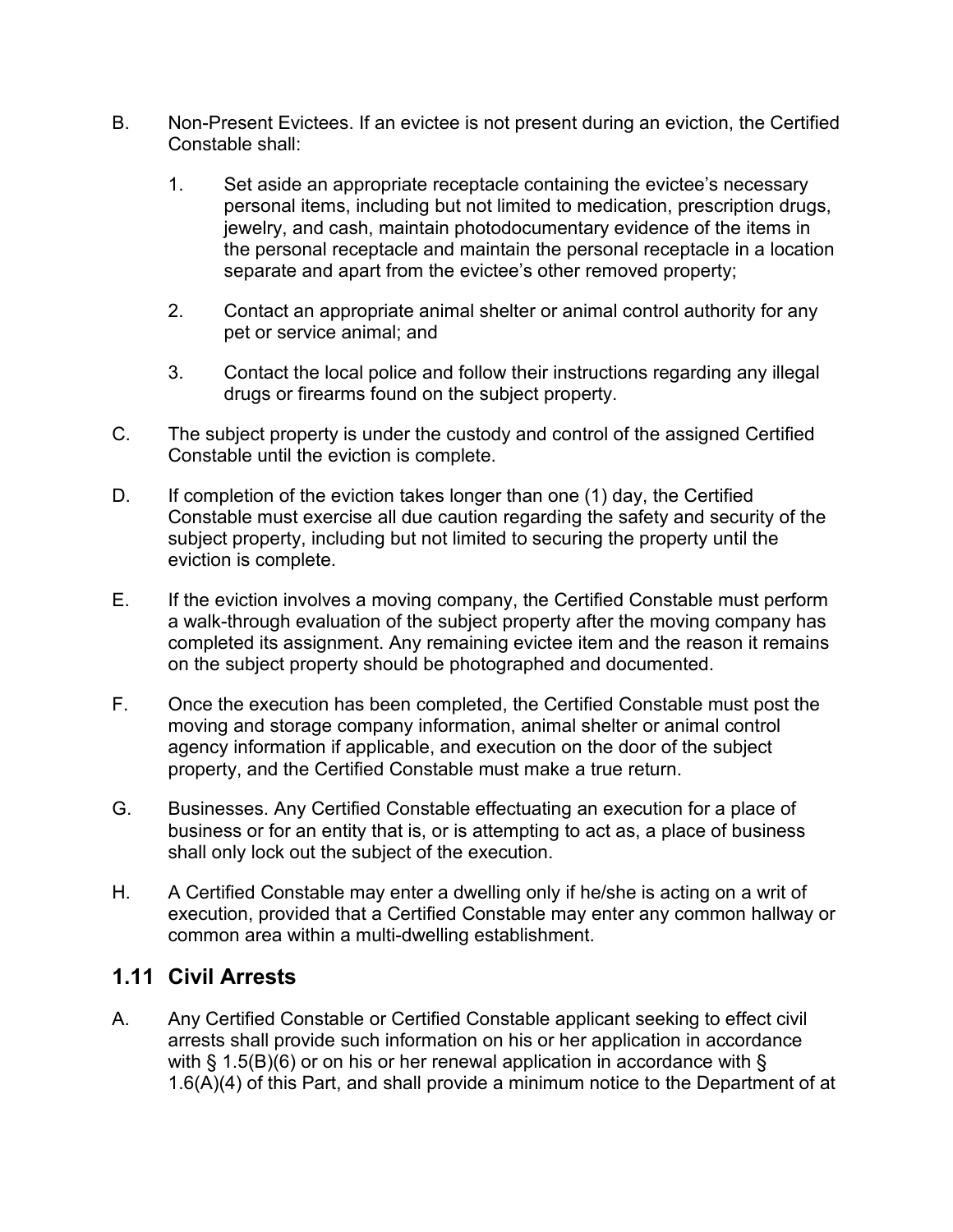least ten (10) days if the Certified Constable or Certified Constable applicant is amending his or her response to the most recent original or renewal application.

- B. When executing a writ of civil arrest, a Certified Constable shall endeavor to arrange a meeting with the subject of the civil arrest at the applicable court, whereupon the Certified Constable shall immediately request the civil arrest be recognized and heard by the appropriate judicial authority.
- C. When it is not reasonable to arrange a courthouse meeting with the subject of a civil arrest, the Certified Constable effectuating the civil arrest shall make every attempt to effectuate the civil arrest with the assistance of another Certified Constable.
- D. Pursuant to R.I. Gen. Laws § 10-10-6, a Certified Constable shall not attempt to or effectuate a civil arrest for a person who is in active military service or who has already been arrested and/or released on the same attachment.
- E. Pursuant to R.I. Gen. Laws § 9-5-25 and § 10-10-5, a Certified Constable shall not effectuate a civil arrest on a person entitled to vote on Election Day, not shall a Certified Constable effectuate a civil arrest on such a person on the day preceding or subsequent to Election Day.

# **1.12 Duty to Update Contact Information; Records Retention**

- A. Change of Address/Application Information. Written notice shall be given to the Department by each Licensee within ten (10) days of any change in mailing address, email address, or any other change in any information reported on the most recent application, including employees.
- B. Records Retention.
	- 1. Any records of or relating to a Certified Constable's actions described above in §§ 1.10, 1.11 and 1.12 of this Part including but not limited to photographs, reports, police requests and/or moving company receipts but excluding any document returned to the court and maintained in the court's Electronic Filing System ("EFS"), shall be maintained by the licensee for a minimum period of two (2) years from the date of occurrence.
	- 2. Proof of continuing education attendance shall be maintained by the licensee for a minimum period of two (2) years from the date of submission to the Department pursuant to § 1.6(A) and § 1.13 of this Part.

# **1.13 Training Constables**

A. Pursuant to R.I. Gen. Laws § 9-5-10.1(3)(i), any Certified Constable in good standing for a minimum of ten (10) years and who is also approved by the Board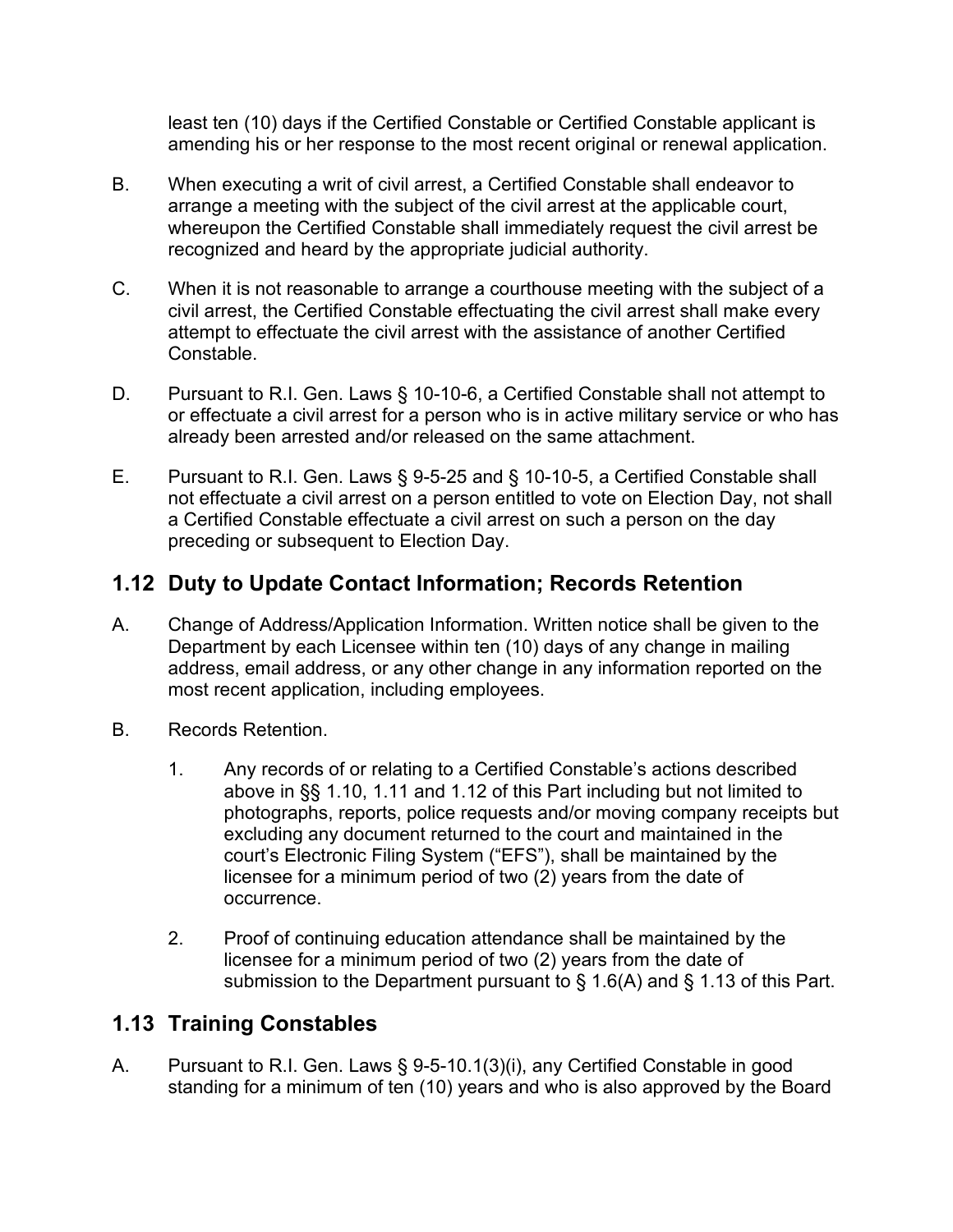for training activity may act as a Training Constable for a Certified Constable applicant.

- 1. Any Training Constable may be randomly selected by the Department for a Certified Constable applicant who certifies that he or she is unable to independently secure a Training Constable in accordance with § 1.5(B)(5) of this Part.
- 2. A Training Constable may not train more than one Certified Constable applicant at any given time.
- 3. A Training Constable shall be compensated by the Certified Constable applicant in the amount of fifteen-hundred dollars (\$1,500.00) for his or her training pursuant to  $\S$  1.5(D)(1) of this Part.
- 4. The Training Constable shall comply with the requirements in § 1.5(D)(4) and (5) of this Part and submit the required documentation to the Department and failure to submit the required documentation to the Department shall render the application incomplete.

## **1.14 Continuing Education**

- A. Continuing Education Course Approval.
	- 1. Continuing education courses must meet the following qualifications:
		- a. Courses must consist of at least one (1) credit hour of instruction;
		- b. Courses must substantially relate to the duties of a Certified Constable; and
		- c. Courses must be presented by a qualified instructor(s).
	- 2. Continuing education courses are subject to evaluation and approval by the Board. Advance notice of said courses shall be made to the Department on forms made available by it, and shall include without limitation:
		- a. Name, date, time and location of the proposed course;
		- b. Name, e-mail address and phone number of the contact person submitting the application for the proposed course;
		- c. Name(s) and resume(s) of the proposed instructor(s);
		- d. Detailed description of the proposed course content and its relationship to the duties of a Certified Constable;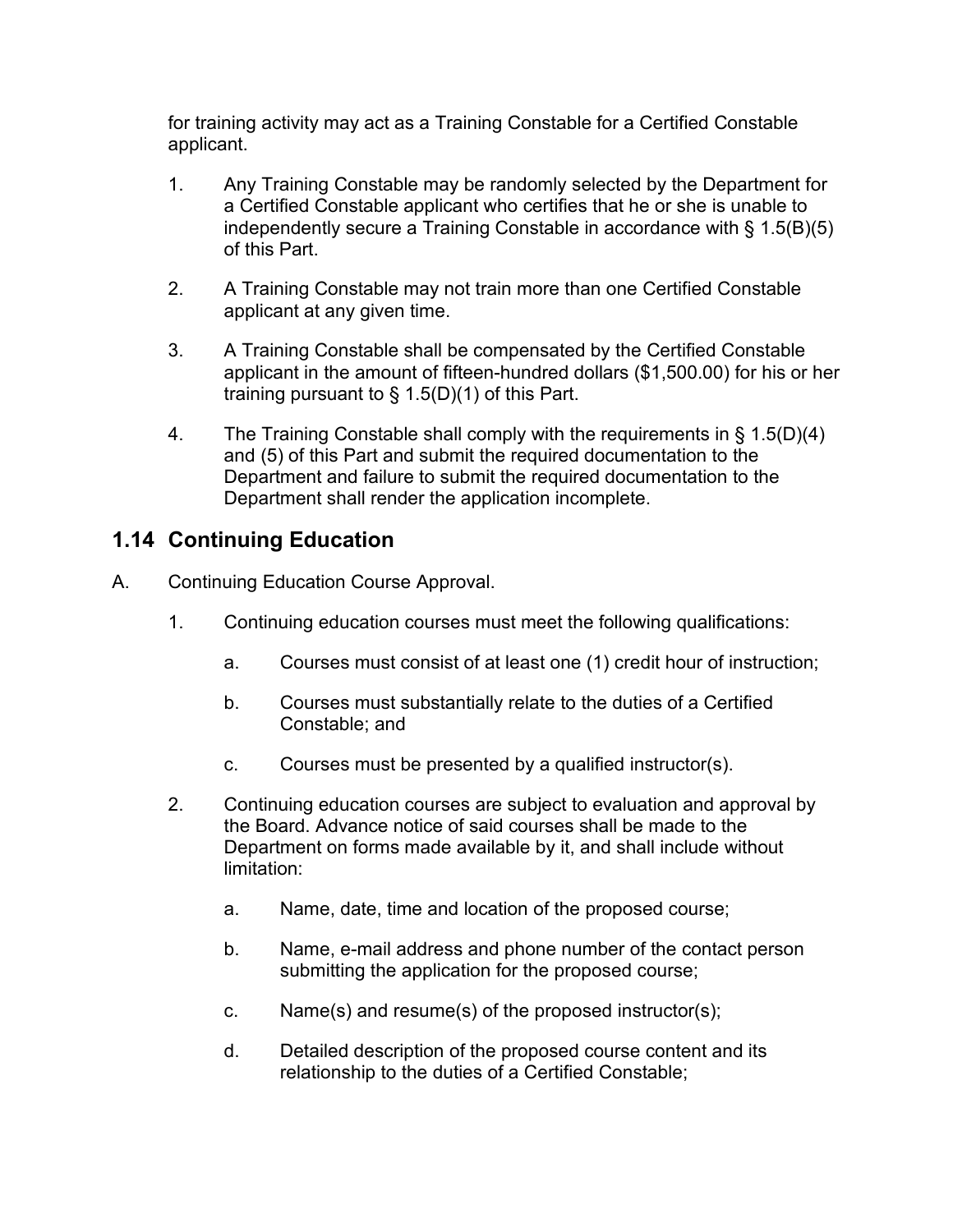- e. An agenda for the proposed course;
- f. All costs associated with a Certified Constable's participation in the proposed course; and
- g. Number of clock and credit hours of the proposed course.
- 3. Continuing education courses not meeting the requirements of § 1.13(A) of this Part may not qualify for continuing education course credit hours pursuant to § 1.6 of this Part.
- 4. Board approval for any continuing education course shall be valid for one (1) year from the date of approval.
- 5. Each continuing education credit hour shall consist of fifty (50) minutes of continuous instruction.
- B. Licensees' Requirements.
	- 1. All Certified Constables shall complete a minimum of ten (10) credit hours of continuing education during each two-year licensing period for which he/she holds a license and provide satisfactory proof of such compliance to the Department in conformity with § 1.6 of this Part.
	- 2. Excess continuing education hours may not be credited to a future calendar year or licensing cycle.

# **1.15 Enforcement and Penalties**

- A. Any violation of the Act or these regulations may be subject to enforcement by the Department as an administrative violation and may be grounds for license suspension, revocation or denial.
- B. After receiving a complaint regarding a Certified Constable or on its own initiative, but before formal action is taken on any particular license, written notice must be sent to the Certified Constable whose conduct is under review and that Certified Constable shall be provided ten (10) calendar days to respond to the substance of the given allegation unless the Department takes action pursuant to R.I. Gen Laws § 42-35-14(c).
- C. Any action taken by the Department as to any licensee pursuant to  $\S$  1.14 of this Part will follow the procedures in R.I. Gen. Law § 42-35-1 *et seq*., the Administrative Procedures Act ("APA"), and Part 10-00-2 of this Title, DBR Rules of Procedure for Administrative Hearings (the "Rules of Procedure").
- D. Criminal History.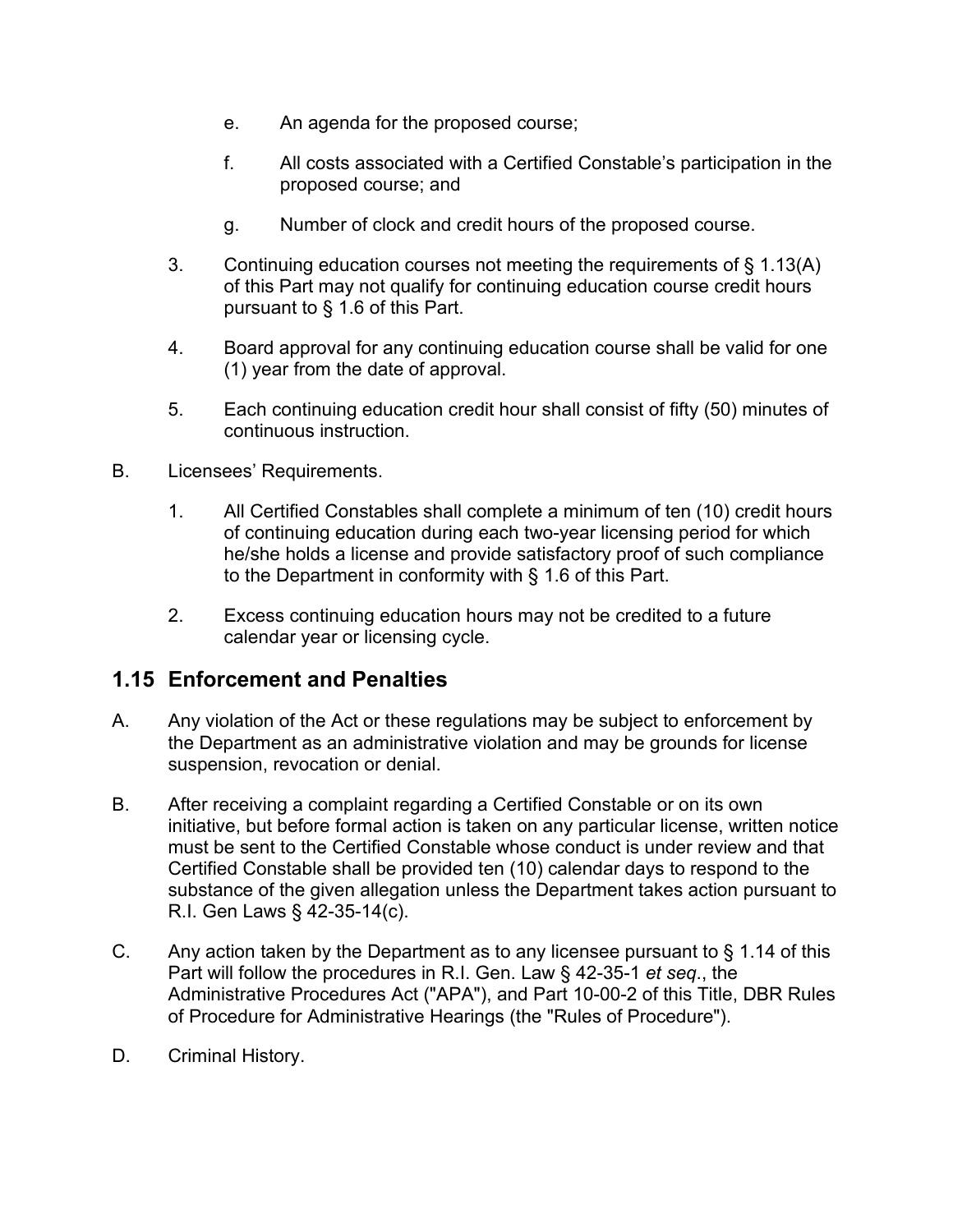- 1. In accordance with R.I. Gen. Laws  $\S 9-5-10.1(b)(1)(ii)$ , any evaluation of a Certified Constable applicant's or licensee's criminal history record shall conform to the requirements of R.I. Gen. Laws § 28-5.1-14 (the "Fair Chance Act").
- 2. To the extent consistent with the Fair Chance Act, any licensee sentenced to probation by a court and currently serving on probation as the result of the disposition of criminal charges may not simultaneously hold a Certified Constables' license. His or her license shall be suspended for the same amount of time as he or she is on probation, and he or she can petition the Department for his or her license reinstatement once the applicable period of probation has concluded.
- E. If R.I. Gen. Laws § 28-5.1-14 is inapplicable to the substance of the administrative action, and pursuant to the Department's authority under § 9-5- 10.4 and § 9-5-10.5(a), the Department will use the following criteria to evaluate any license denial, revocation or suspension:
	- 1. The nature and circumstances of the misconduct at issue, which includes but is not limited to a consideration of:
		- a. When the misconduct took place;
		- b. The age of the applicant/licensee at the time of the misconduct;
		- c. The reason(s) given by the applicant/licensee for committing the misconduct and the applicant/licensee's acknowledgment of responsibility for the crime(s); and
		- d. Whether the misconduct relates to the license possessed or sought.
	- 2. The applicant/licensee's subsequent conduct and present character, which includes but is not limited to a consideration of:
		- a. Whether the applicant/licensee has completed any applicable administrative sanction;
		- b. Whether the applicant/licensee has acknowledged his or her wrongdoing and expressed contriteness or remorse and the facts which support such acknowledgement;
		- c. Whether the applicant/licensee has settled his or her financial and/or other obligations arising from the misconduct and taken responsibility for his or her misconduct; and